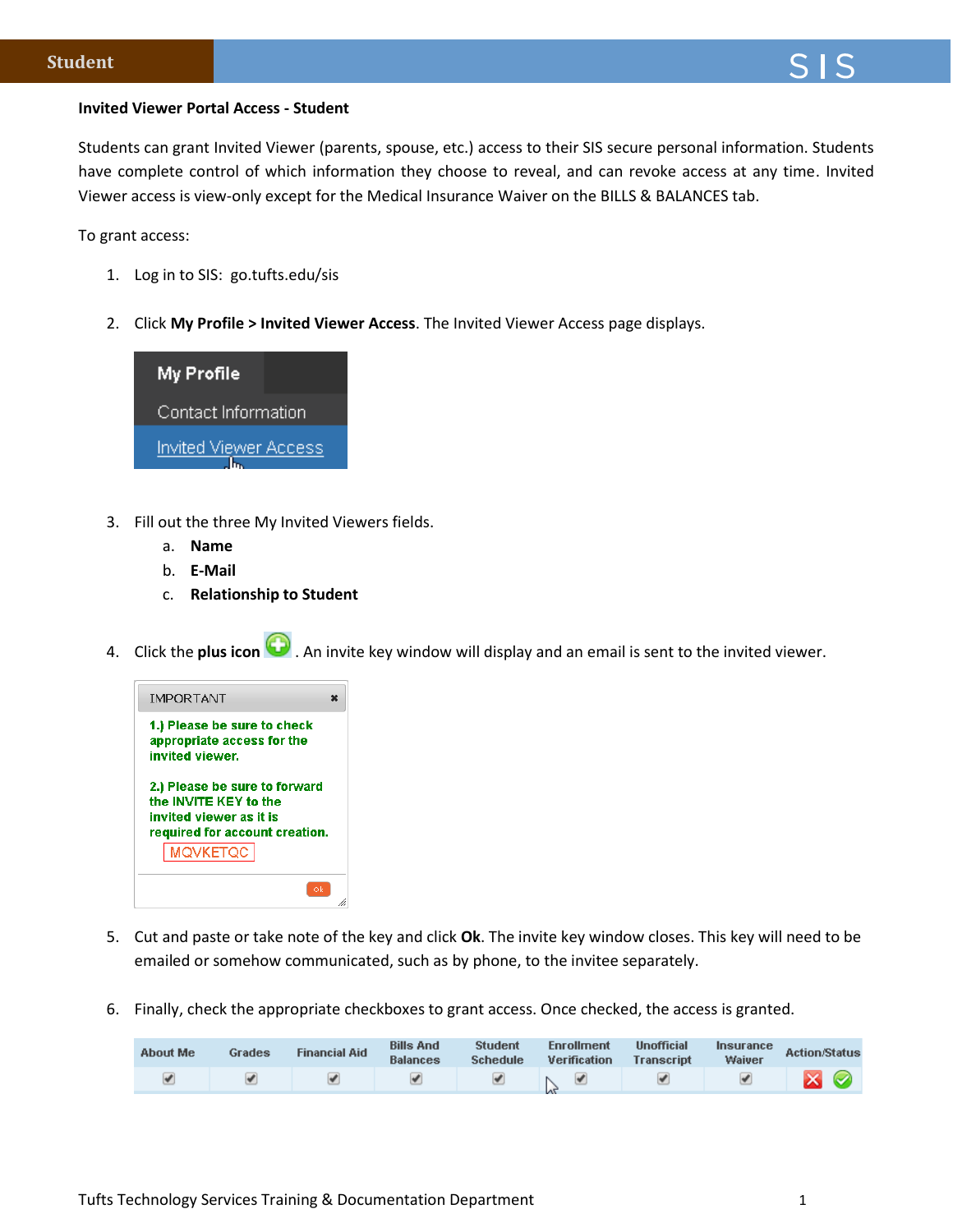The information made available will be the same information you see on your SIS Homepage.

If the invited individual loses their key, click the **view invite key** icon to re-access the key.



As the inviter, your efforts are complete.

For the invited viewer to get access to your data:

1. The invited viewer opens their invitation email and clicks the **Registration** link.

Once you receive the key, click the following link to complete the account creation process: Registration

The invited viewer must have enabled pop-ups in their web browser.

2. The invitee now enters the key into the first INVITE KEY field.

| Welcome to the ISIS Account Creation. | There are three simple steps to create your account.                                                                                            |
|---------------------------------------|-------------------------------------------------------------------------------------------------------------------------------------------------|
|                                       | Please enter your INVITE KEY. If you have not yet received or have forgotten your invite key, please contact the<br>student who registered you. |
|                                       | (?)<br>KMLYYURM                                                                                                                                 |
|                                       | Reset<br><b>Next</b><br>Step 1 of 3                                                                                                             |

3. The invited viewer clicks **Next**. The "Do you have an existing login?" screen displays.

If they DO NOT have an existing login, which means they have not been registered by another student or they do not have a Tufts Username and active SIS access (most Tufts alumni, faculty, and staff already have one):

4. Click **No**. Confirmation and Password information display.

No.

- 5. Check and confirm the Name and Email Address information. You may edit your Name.
- 6. Enter a password.
- 7. Confirm the password.
- 8. Click **Next**. The "You have successfully created your SIS account" message displays.
- 9. Close the message window. They will be directed to the SIS homepage.
- 10. Log in with their User ID (use your email address) and password.
- 11. Have them bookmar[k http://go.tufts.edu/sis](http://go.tufts.edu/sis) as this is where they will regularly log in to SIS.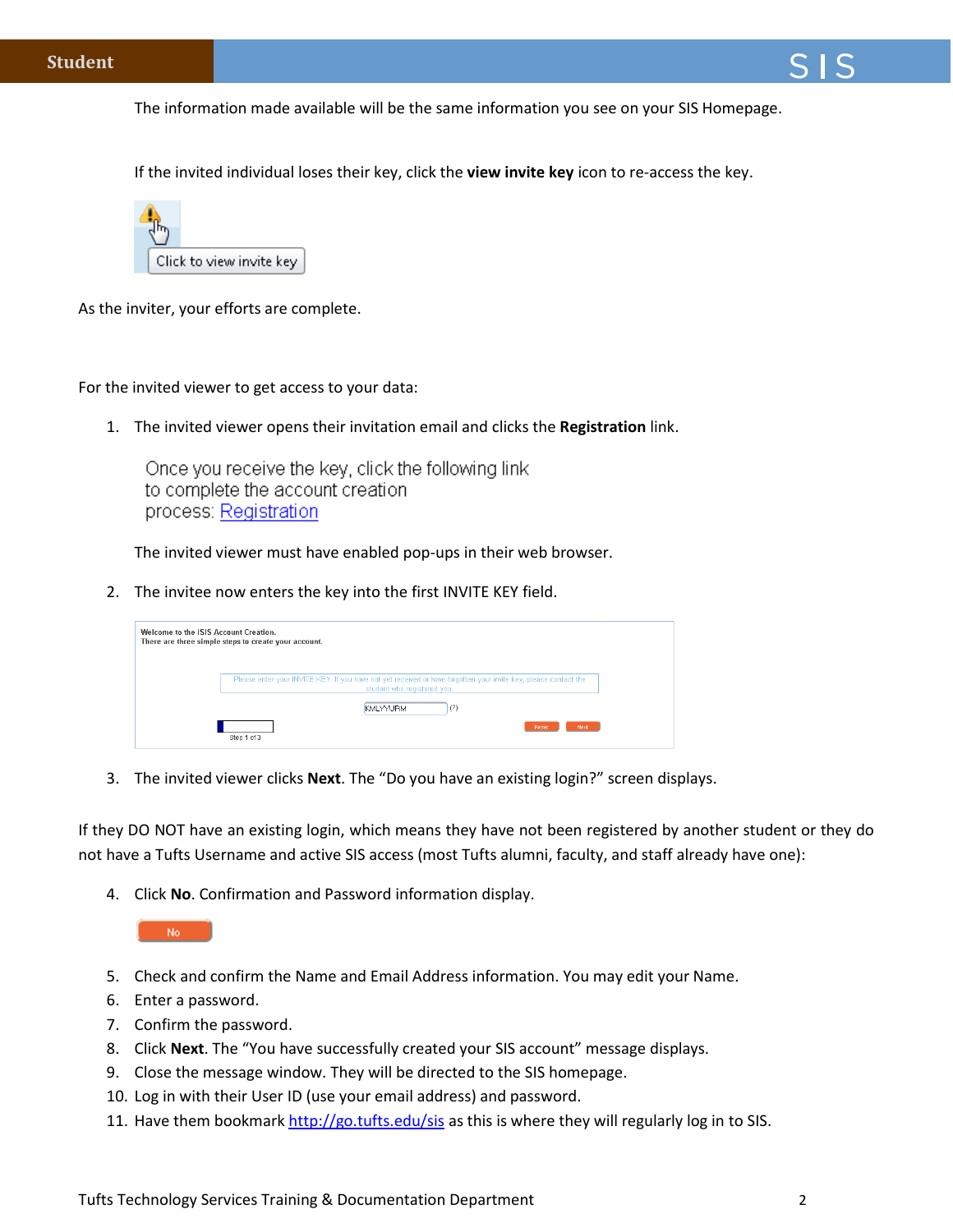## **Student**

If they have an existing login (e.g., previously registered by another student, and most Tufts alumni, faculty, and staff already have one):

4. Click **Yes**. The Login Instructions display.



- 5. Fill in their Username and Password fields (their existing login credentials).
- 6. Click **Next**. The confirmation page displays.
- 7. Check and confirm the Name and Email Address information. They may edit their Name.
- 8. Click **Next**. The "You have successfully created your SIS account" message displays.
- 9. Close the message window. They will be directed to the SIS homepage.
- 10. Have them bookmar[k http://go.tufts.edu/sis](http://go.tufts.edu/sis) as this is where they will regularly log in to SIS.

To view student's information as an invited viewer with no previous relationship with Tufts University:

- 1. Log in to SIS: go.tufts.edu/sis
- 2. Click the student. The student information displays.

To view student's information as an invited viewer with a previous association with Tufts University:

- 1. Log in to SIS: go.tufts.edu/sis
- 2. Click the Home menu choice and select **Invited Viewer Home**.



3. Click the student. The student information displays.

(From within SIS, Invited Viewers may also access the Tufts eBill website where they can manage the student's account activity: use the BILLS & BALANCES tab >  $e$ -Bill for Invited Affiliates  $|$ Ink.)

If the invited viewer loses their key or you need to edit their profile, revoke their access and then add the individual a second time (they will receive a new key).

1. Log in to SIS: go.tufts.edu/sis

or

- 2. Select **My Profile > Invited Viewer Access**. The Invited Viewer Access page displays.
	- a. Either check or uncheck checkboxes. The edits are saved.



b. To remove an entire profile, click the **revoke** icon. The access is removed.